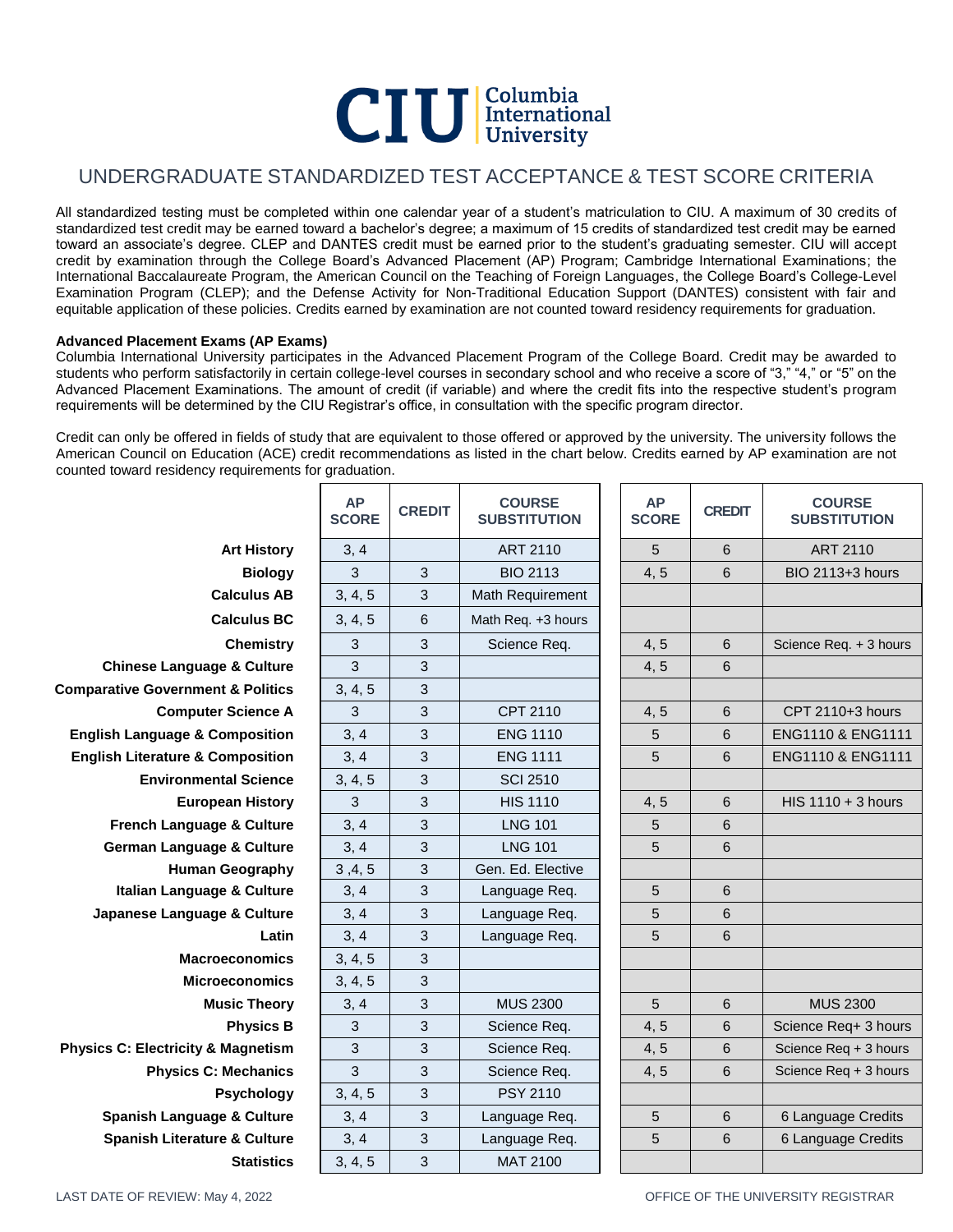**Studio Art: 2-D Design Studio Art: 3-D Design Studio Art: Drawing** 

**United States Government & Politics** 

**United States History World History** 

| 3, 4, 5  | $\sqrt{2}$ |                 |  |  |
|----------|------------|-----------------|--|--|
| 3, 4, 5, |            |                 |  |  |
| 3, 4, 5  |            |                 |  |  |
| 3, 4, 5  | 3          | <b>HIS2310</b>  |  |  |
| 3, 4     |            | <b>HIS 2310</b> |  |  |
| 3, 4, 5  |            | <b>HIS 1110</b> |  |  |

| ี่ค | HIS 2310+3 hours |
|-----|------------------|
|     |                  |

#### **Cambridge International Examinations**

Columbia International University awards credit for Advanced Subsidiary (AS) and Advanced (A) level Cambridge International Examinations for which students earn a grade of "E" or better. Advanced Subsidiary (AS) examinations are awarded three semester hours and Advanced (A) level are awarded six semester hours. Credit is awarded only for the A level examination if the transcript indicates both AS and A level examinations for a single content area. Credit for duplicate examinations will not be awarded. Credit is recorded by the Office of the University Registrar in accordance with standard transfer practices and in consultation with the specific program director.

#### **International Baccalaureate Program**

CIU awards credit for higher-level International Baccalaureate (IB) examination scores upon receipt of the official IB Examination results. IB courses which may be applied to the CIU curriculum are listed below.

|                             | <b>SCORE OF 4</b>                  | <b>SCORE OF 5, 6, 7</b>                         |  |  |
|-----------------------------|------------------------------------|-------------------------------------------------|--|--|
| <b>Art/Design</b>           | 3 elective hours                   | 6 elective hours                                |  |  |
| English                     | ENG 1110 (3 hours)                 | ENG 1110 and 1111 (6 hours)                     |  |  |
| German                      | 3 elective hours                   | 6 elective hours                                |  |  |
| <b>History: Europe</b>      | 3 elective hours                   | 6 elective hours                                |  |  |
| <b>Mathematical Methods</b> | General Math Requirement (3 hours) | General Math Req and 3 elective hours (6 hours) |  |  |
| Philosophy                  | PHI 2110 (3 hours)                 | PHI 2110 (3 hours)                              |  |  |
| <b>Physics</b>              | 3 elective hours                   | 6 elective hours                                |  |  |
| <b>Psychology</b>           | PSY 2110 (3 hours)                 | PSY 2110 (3 hours)                              |  |  |

#### **The American Council on the Teaching of Foreign Languages**

The American Council on the Teaching of Foreign Languages (ACTFL) assesses proficiency in over 37 languages. CIU recognizes the evaluation of ACTFL and will accept their Oral Proficiency Interview (OPI) and Oral Proficiency Interview Computer (OPIC) as evidence of language proficiency and will grant up to 12 credits, according to the recommendation of the American Council on Education (ACE). CIU will not accept ACTFL assessment of the English language for foreign language credit. Additional information regarding this language proficiency testing program can be found at www.actfl.org. For on-campus assistance in arranging for ACTFL testing contact the Academic Success Center.

#### **College-Level Examination Program (CLEP) or DANTES Subject Standardized Tests (DSST)**

The College-Level Examination Program (CLEP) and the DANTES Subject Standardized Tests (DSST) are used to establish credit for certain college courses. For CLEP exams that are approved by the university, minimum raw score requirements for credit and credit hours approved per exam are listed on the next page. For DSST examinations, CIU follows the recommendations provided by the American Council on Education's College Credit Recommendation Service (ACE CREDIT).

All CLEP and DANTES exams must be completed within one calendar year of a student's matriculation to CIU. CLEP and DANTES credit must be earned prior to the student's graduating semester. Students are encouraged to take exams prior to arriving on campus at a testing center, but may take the CLEP exam at CIU's Academic Success Center. (The CIU school code for CLEP testing is 5116.)

If students have credit in a content area for which they desire to attempt an examination, students must waive (disavow) the credit before taking the exam. CIU will not grant standardized test credit for any course for which the student is currently enrolled, has already been awarded credit, or has audited.

Credit earned by CLEP or DSST examination is not counted toward residency requirements for graduation. In order to receive CLEP or DSST credit, an official transcript must be provided. (Official transcripts will be accepted only from the College Board or Prometric) The university will not automatically transfer CLEP or DSST credit posted on transcripts from other institutions of higher education.